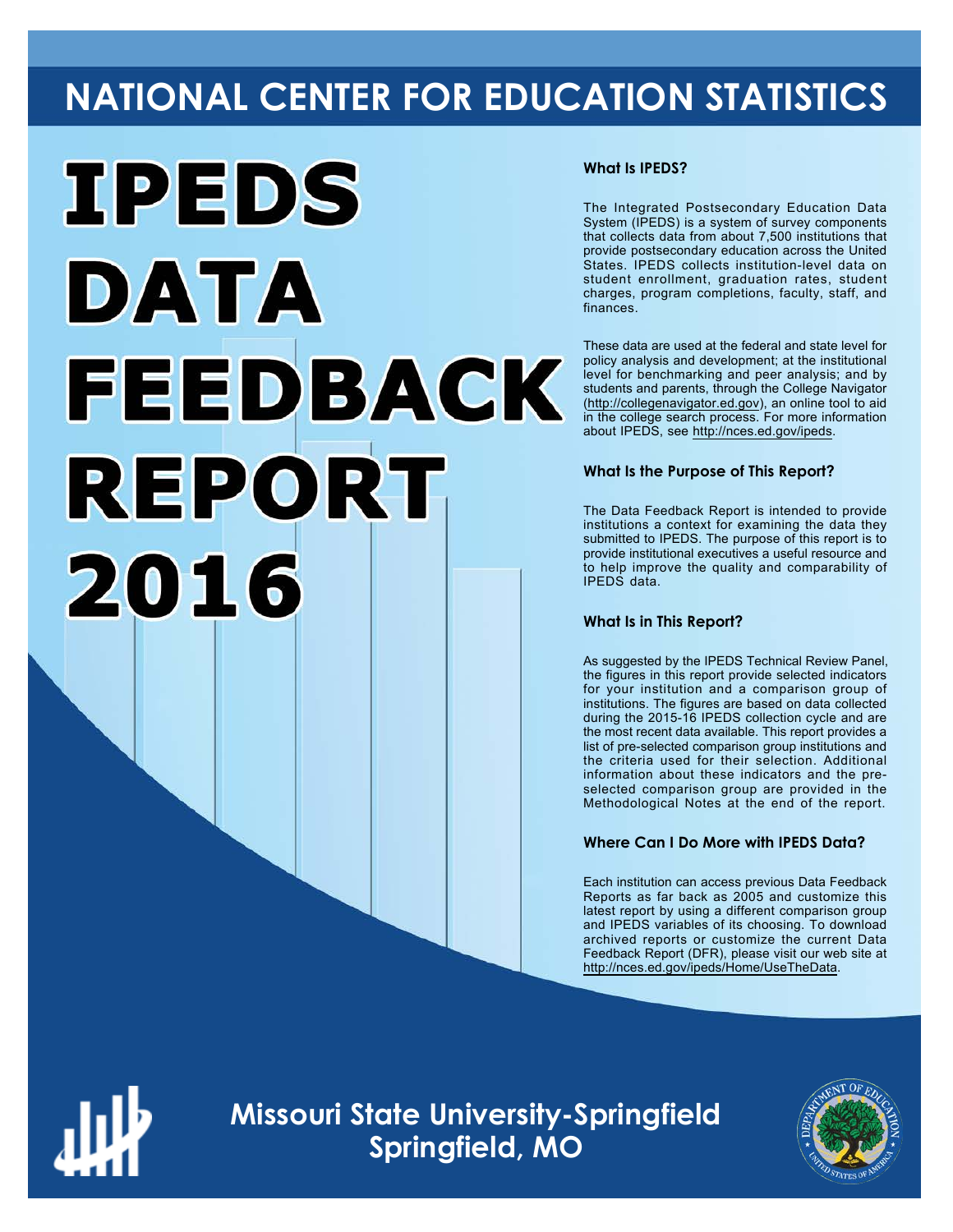# **COMPARISON GROUP**

Comparison group data are included to provide a context for interpreting your institution's statistics. If your institution did not define a custom comparison group for this report by July 17, NCES selected a comparison group for you. (In this case, the characteristics used to define the comparison group appears below.) The Customize Data Feedback Report functionality on the IPEDS Data Center [\(http://nces.ed.gov/ipeds/datacenter/\)](http://nces.ed.gov/ipeds/datacenter/) can be used to reproduce the figures in this report using different peer groups.

The custom comparison group chosen by Missouri State University-Springfield includes the following 65 institutions:

- Bowie State University (Bowie, MD)
- ь California State Polytechnic University-Pomona (Pomona, CA)
- California State University-Dominguez Hills (Carson, CA)
- California State University-Fresno (Fresno, CA)
- Cleveland State University (Cleveland, OH)
- ь College of Staten Island CUNY (Staten Island, NY)
- Coppin State University (Baltimore, MD)
- CUNY Medgar Evers College (Brooklyn, NY)
- DePaul University (Chicago, IL)
- Florida International University (Miami, FL)
- Harrisburg University of Science and Technology (Harrisburg, PA)
- Indiana University-Northwest (Gary, IN)
- Indiana University-Purdue University-Indianapolis (Indianapolis, IN)
- Louisiana State University Health Sciences Center-Shreveport (Shreveport, LA)
- Metropolitan State University (Saint Paul, MN)
- Metropolitan State University of Denver (Denver, CO)
- Miami Dade College (Miami, FL)
- Morgan State University (Baltimore, MD)
- North Carolina Central University (Durham, NC)
- Northern Kentucky University (Highland Heights, KY)
- Old Dominion University (Norfolk, VA)
- Pace University-New York (New York, NY)
- Portland State University (Portland, OR)
- Rutgers University-Camden (Camden, NJ)
- Rutgers University-Newark (Newark, NJ)
- San Jose State University (San Jose, CA)
- Southern Illinois University-Edwardsville (Edwardsville, IL)
- SUNY Buffalo State (Buffalo, NY)
- Syracuse University (Syracuse, NY)
- Temple University (Philadelphia, PA)
- Texas State University (San Marcos, TX)
- The University of Tennessee-Chattanooga (Chattanooga, TN) ٠
- Towson University (Towson, MD)
- University of Alaska Anchorage (Anchorage, AK)
- University of Arkansas at Little Rock (Little Rock, AR)
- University of Arkansas-Fort Smith (Fort Smith, AR)
- University of Baltimore (Baltimore, MD)
- University of Central Florida (Orlando, FL)
- University of Central Oklahoma (Edmond, OK)
- University of Colorado Denver/Anschutz Medical Campus (Denver, CO)
- University of Houston (Houston, TX)
- University of Louisville (Louisville, KY)
- University of Massachusetts-Boston (Boston, MA)
- University of Michigan-Dearborn (Dearborn, MI)
- University of Missouri-Kansas City (Kansas City, MO)
- University of Missouri-St Louis (Saint Louis, MO) ь
- University of Nebraska at Omaha (Omaha, NE)
- University of Nevada-Las Vegas (Las Vegas, NV)
- University of New Haven (West Haven, CT)
- University of North Carolina at Charlotte (Charlotte, NC)

#### **The figures in this report have been organized and ordered into the following topic areas:**

| 1) Admissions (only for non-open-admissions schools) | Fig. 1 and 2           | Pg. 3       |
|------------------------------------------------------|------------------------|-------------|
| 2) Student Enrollment                                | Fig. 3 and 4           | Pg. 3 and 4 |
| 3) Awards                                            | Fig. 5                 | Pg. 4       |
| 4) Charges and Net Price                             | Fig. 6 and 7           | Pg. 4       |
| 5) Student Financial Aid                             | Fig. 8, 9, 10 and 11   | Pg. 5       |
| 6) Military Benefits*                                | [No charts applicable] |             |
| 7) Retention and Graduation Rates                    | Fig. 12, 13, 14 and 15 | Pg. 6 and 7 |
| 8) Finance                                           | Fig. 16 and 17         | Pg. 7       |
| 9) Staff                                             | Fig. 18 and 19         | Pg. 8       |
| 10) Libraries*                                       | [No charts applicable] |             |

\*These figures only appear in customized Data Feedback Reports (DFR), which are available through Use the Data portal on the IPEDS website.

- University of North Carolina at Greensboro (Greensboro, NC)
- University of North Florida (Jacksonville, FL)
- University of North Texas (Denton, TX)
- University of South Carolina-Upstate (Spartanburg, SC)
- University of the District of Columbia (Washington, DC)
- University of Washington-Tacoma Campus (Tacoma, WA)
- University of Wisconsin-Milwaukee (Milwaukee, WI)
- University of Wisconsin-Parkside (Kenosha, WI) ٠ Virginia Commonwealth University (Richmond, VA)
- Wagner College (Staten Island, NY)
- 
- Wayne State University (Detroit, MI) ٠ Weber State University (Ogden, UT)
- Westfield State University (Westfield, MA)
- ь Widener University (Chester, PA)
- Wright State University-Main Campus (Dayton, OH)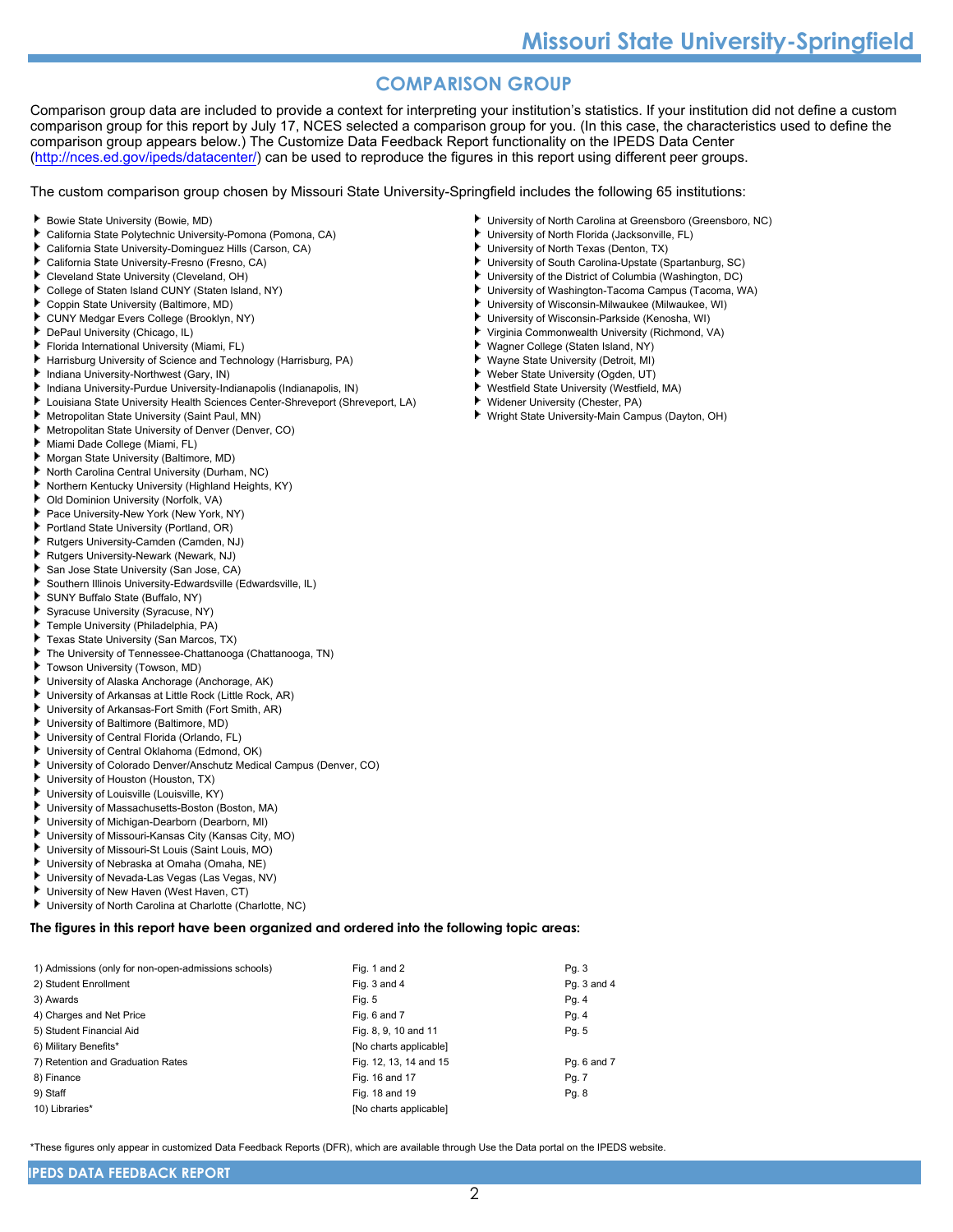# **Missouri State University-Springfield**

**Figure 1. Number of first-time undergraduate students who applied, were admitted, and enrolled full and part time: Fall 2015**



NOTE: Admissions data are presented only for institutions that do not have an open admission policy, and apply to first-time, degree/certificate-seeking undergraduate students only. For details, see the Methodological Notes. N is the number of institutions in the comparison group.

SOURCE: U.S. Department of Education, National Center for Education Statistics, Integrated Postsecondary Education Data System (IPEDS): Winter 2015-16, Admissions component.





NOTE: Admissions data are presented only for institutions that do not have an open admission policy, and apply to first-time, degree/certificate-seeking undergraduate students only. For details, see the Methodological Notes. Median values for the comparison group will not add to 100%. See "Use of Median Values for Comparison Group" for how median values are determined. N is the number of institutions in the comparison group.

SOURCE: U.S. Department of Education, National Center for Education Statistics, Integrated Postsecondary Education Data System (IPEDS): Winter 2015-16, Admissions component.

#### **Figure 3. Percent of all students enrolled, by race/ethnicity, and percent of students who are women: Fall 2015**



**The Comparison Group Median (N=65)** Comparison Group Median (N=65)

NOTE: For more information about disaggregation of data by race and ethnicity, see the Methodological Notes. Median values for the comparison group will not add to 100%. See "Use of Median Values for Comparison Group" for how median values are determined. N is the number of institutions in the comparison group.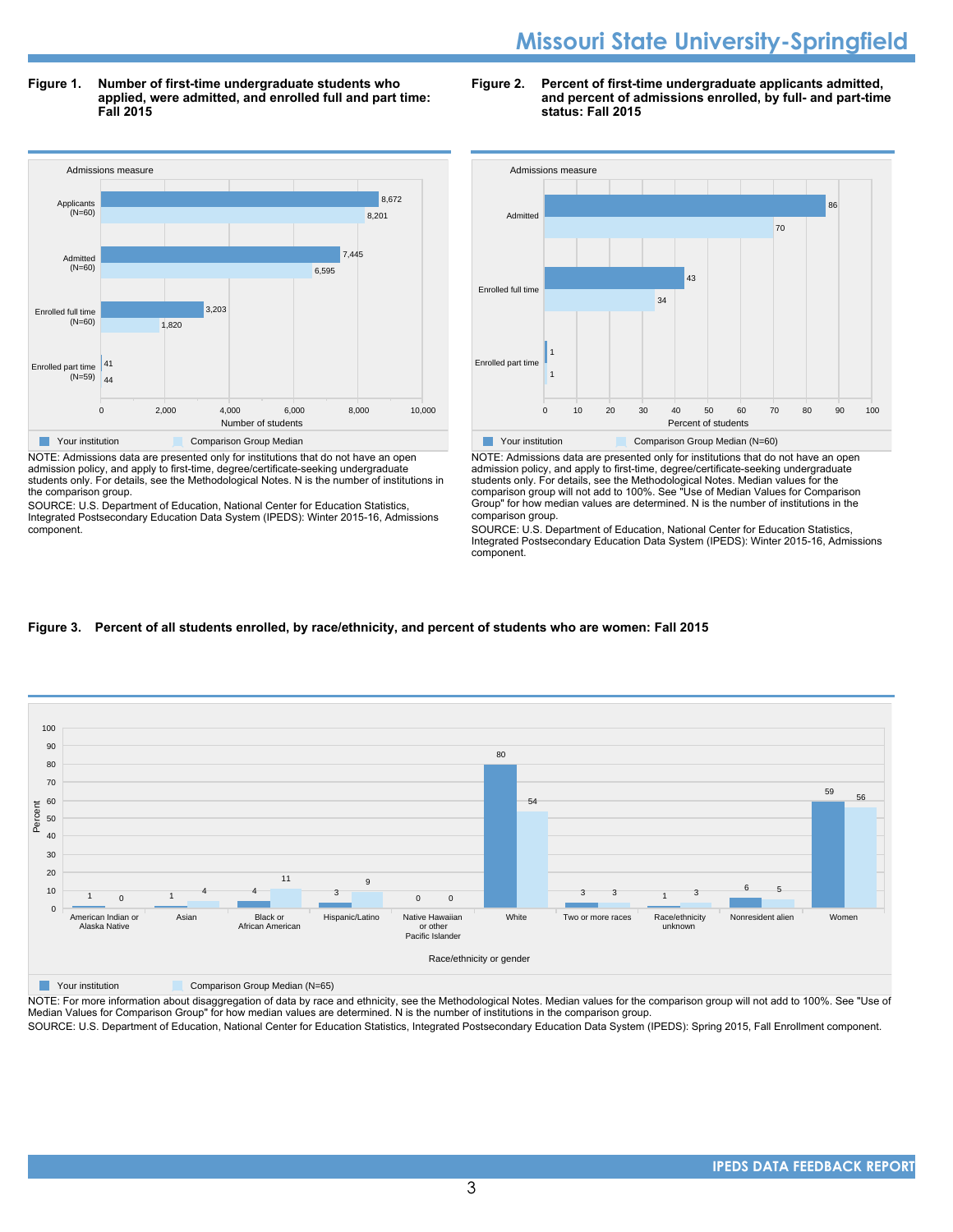**Figure 4. Unduplicated 12-month headcount of all students and of undergraduate students (2014-15), total FTE enrollment (2014-15), and full- and part-time fall enrollment (Fall 2015)**



NOTE: For details on calculating full-time equivalent (FTE) enrollment, see Calculating FTE in the Methodological Notes. Total headcount, FTE, and full- and part-time fall enrollment include both undergraduate and postbaccalaureate students, when applicable. N is the number of institutions in the comparison group.

SOURCE: U.S. Department of Education, National Center for Education Statistics, Integrated Postsecondary Education Data System (IPEDS): Fall 2015, 12-month Enrollment component and Spring 2016, Fall Enrollment component.

#### **Figure 6. Academic year tuition and required fees for full-time, first-time degree/certificate-seeking undergraduates: 2012-13 to 2015-16**



NOTE: The tuition and required fees shown here are the lowest reported from the categories of in-district, in-state, and out-of-state. N is the number of institutions in the comparison group.

SOURCE: U.S. Department of Education, National Center for Education Statistics, Integrated Postsecondary Education Data System (IPEDS): Fall 2015, Institutional Characteristics component.

**Figure 5. Number of degrees awarded, by level: 2014-15**



NOTE: For additional information about postbaccalaureate degree levels, see the Methodology Notes. N is the number of institutions in the comparison group. SOURCE: U.S. Department of Education, National Center for Education Statistics, Integrated Postsecondary Education Data System (IPEDS): Fall 2015, Completions component.

**Figure 7. Average net price of attendance for full-time, first-time degree/certificate-seeking undergraduate students, who were awarded grant or scholarship aid: 2012-13 to 2014- 15**



NOTE: Average net price is for full-time, first-time degree/certificate-seeking undergraduate students and is generated by subtracting the average amount of federal, state/local government, and institutional grant and scholarship awarded aid from the total cost of attendance. Total cost of attendance is the sum of published tuition and required fees, books and supplies, and the average room and board and other expenses. For details, see the Methodological Notes. N is the number of institutions in the comparison group.

SOURCE: U.S. Department of Education, National Center for Education Statistics, Integrated Postsecondary Education Data System (IPEDS): Fall 2015, Institutional Characteristics component; Winter 2015-16, Student Financial Aid component.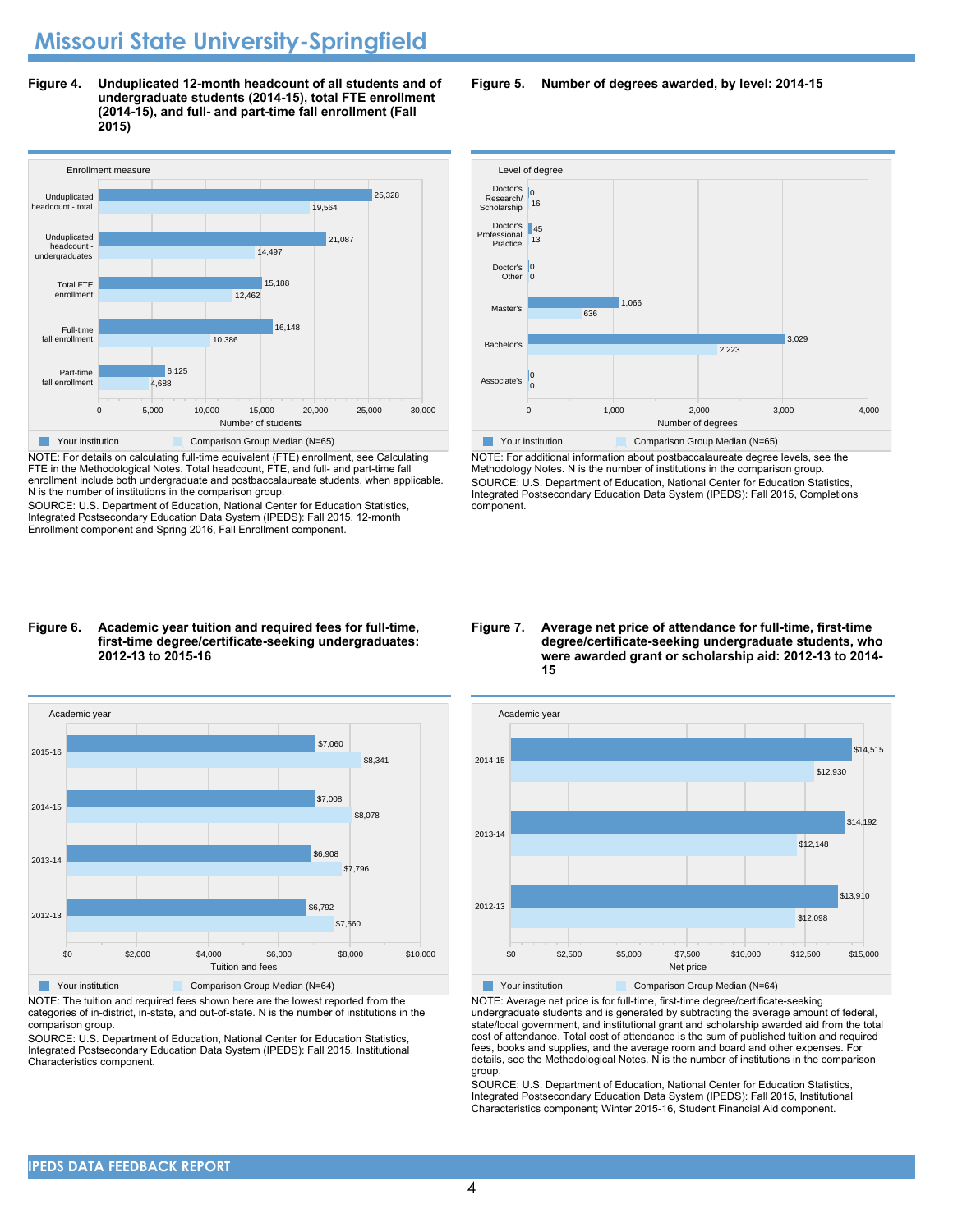# **Missouri State University-Springfield**

**Figure 8. Percent of full-time, first-time degree/certificate-seeking undergraduate students who were awarded grant or scholarship aid from the federal government, state/local government, or the institution, or loans, by type of aid: 2014-15**



NOTE: Any grant aid above includes grant or scholarship aid awarded from the federal government, state/local government, or the institution. Federal grants includes Pell grants and other federal grants. Any loans includes federal loans and other loans awarded to students. For details on how students are counted for financial aid reporting, see Cohort Determination in the Methodological Notes. N is the number of institutions in the comparison group.

SOURCE: U.S. Department of Education, National Center for Education Statistics, Integrated Postsecondary Education Data System (IPEDS): Winter 2015-16, Student Financial Aid component.

#### **Figure 9. Average amounts of grant or scholarship aid from the federal government, state/local government, or the institution, or loans awarded to full-time, first-time degree/certificate-seeking undergraduate students, by type of aid: 2014-15**



NOTE: Any grant aid above includes grant or scholarship aid awarded from the federal government, state/local government, or the institution. Federal grants includes Pell grants and other federal grants. Any loans includes federal loans and other loans awarded to students. Average amounts of aid were calculated by dividing the total aid awarded by the total number of recipients in each institution. N is the number of institutions in the comparison group.

SOURCE: U.S. Department of Education, National Center for Education Statistics, Integrated Postsecondary Education Data System (IPEDS): Winter 2015-16, Student Financial Aid component.

#### **Figure 10. Percent of all undergraduates awarded aid, by type of aid: 2014-15**



NOTE: Any grant aid above includes grant or scholarship aid awarded from the federal government, state/local government, the institution, or other sources. Federal loans includes only federal loans awarded to students. N is the number of institutions in the comparison group.

SOURCE: U.S. Department of Education, National Center for Education Statistics, Integrated Postsecondary Education Data System (IPEDS): Winter 2015-16, Student Financial Aid component.

#### **Figure 11. Average amount of aid awarded to all undergraduates, by type of aid: 2014-15**



NOTE: Any grant aid above includes grant or scholarship aid from the federal government, state/local government, the institution, or other sources. Federal loans includes federal loans to students. Average amounts of aid were calculated by dividing the total aid awarded by the total number of recipients in each institution. N is the number of institutions in the comparison group.

SOURCE: U.S. Department of Education, National Center for Education Statistics, Integrated Postsecondary Education Data System (IPEDS): Winter 2015-16, Student Financial Aid component.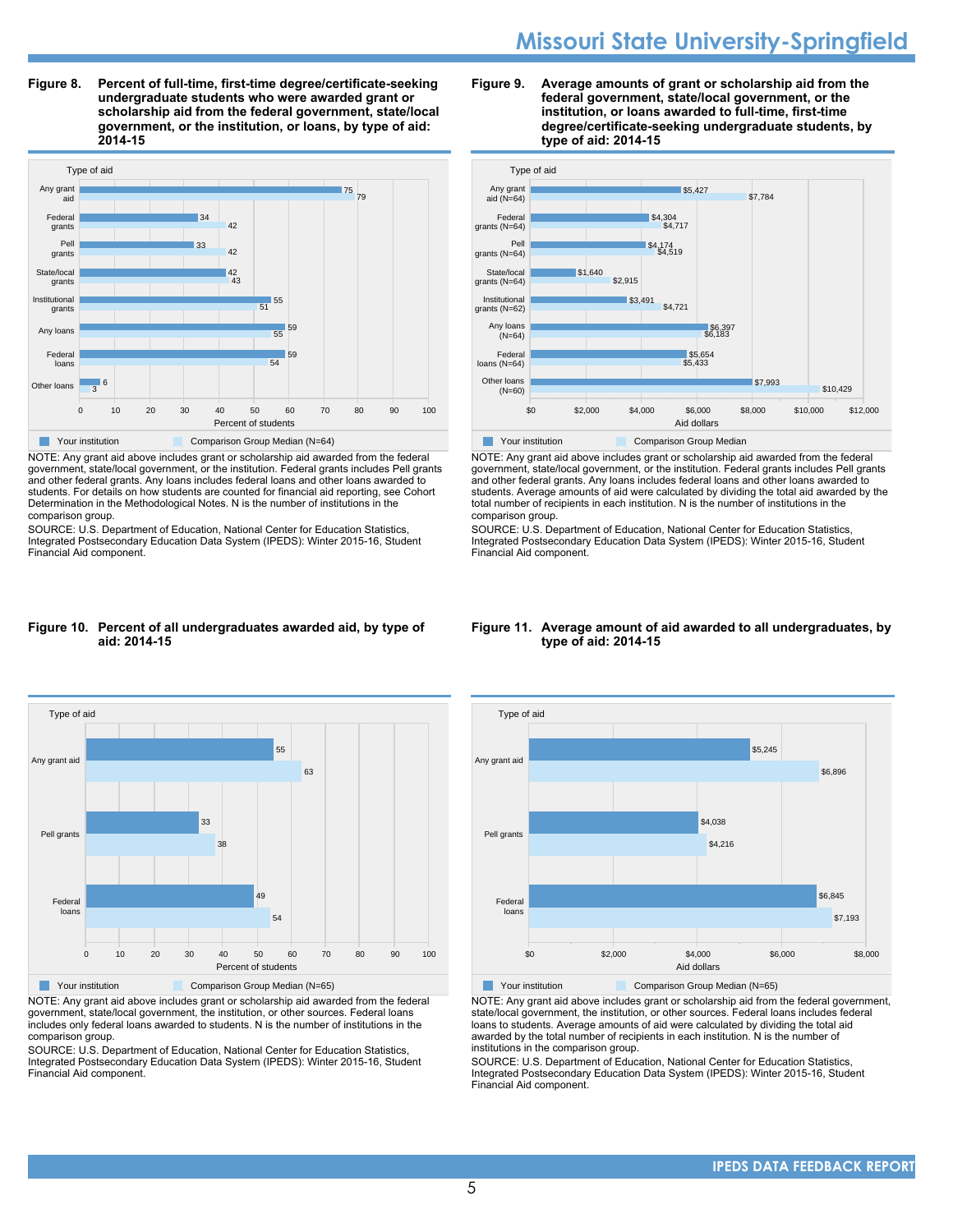**Figure 12. Retention rates of full-time, first-time bachelor's degree seeking students (Fall 2014 cohort)**



NOTE: Retention rates are measured from the fall of first enrollment to the following fall. Academic reporting institutions report retention data as of the institution's official fall reporting date or as of October 15, 2014. Program reporters determine the cohort with enrollment any time between August 1-October 31, 2014 and retention based on August 1, 2015. Four-year institutions report retention rates for students seeking a bachelor's degree. For more details, see the Methodological Notes. N is the number of institutions in the comparison group.

SOURCE: U.S. Department of Education, National Center for Education Statistics, Integrated Postsecondary Education Data System (IPEDS): Spring 2015, Fall Enrollment component.



**The Your institution Comparison Group Median** NOTE: Graduation rate cohort includes all full-time, first-time degree/certificate-seeking undergraduate students. Graduation and transfer-out rates are the Student Right-to-Know rates. Only institutions with mission to prepare students to transfer are required to report

transfer out. For more details, see the Methodological Notes. N is the number of institutions in the comparison group. SOURCE: U.S. Department of Education, National Center for Education Statistics, Integrated Postsecondary Education Data System (IPEDS): Winter 2015-16, Graduation

#### **Figure 14. Bachelor's degree graduation rates of full-time, first-time degree/certificate-seeking undergraduates within 4 years, 6 years, and 8 years: 2007 cohort**



NOTE: The 6-year graduation rate is the Student Right-to-Know (SRK) rate; the 4- and 8 year rates are calculated using the same methodology. For details, see the Methodological Notes. N is the number of institutions in the comparison group. SOURCE: U.S. Department of Education, National Center for Education Statistics, Integrated Postsecondary Education Data System (IPEDS): Winter 2015-16, 200% Graduation Rates component.

Measure

Rates component.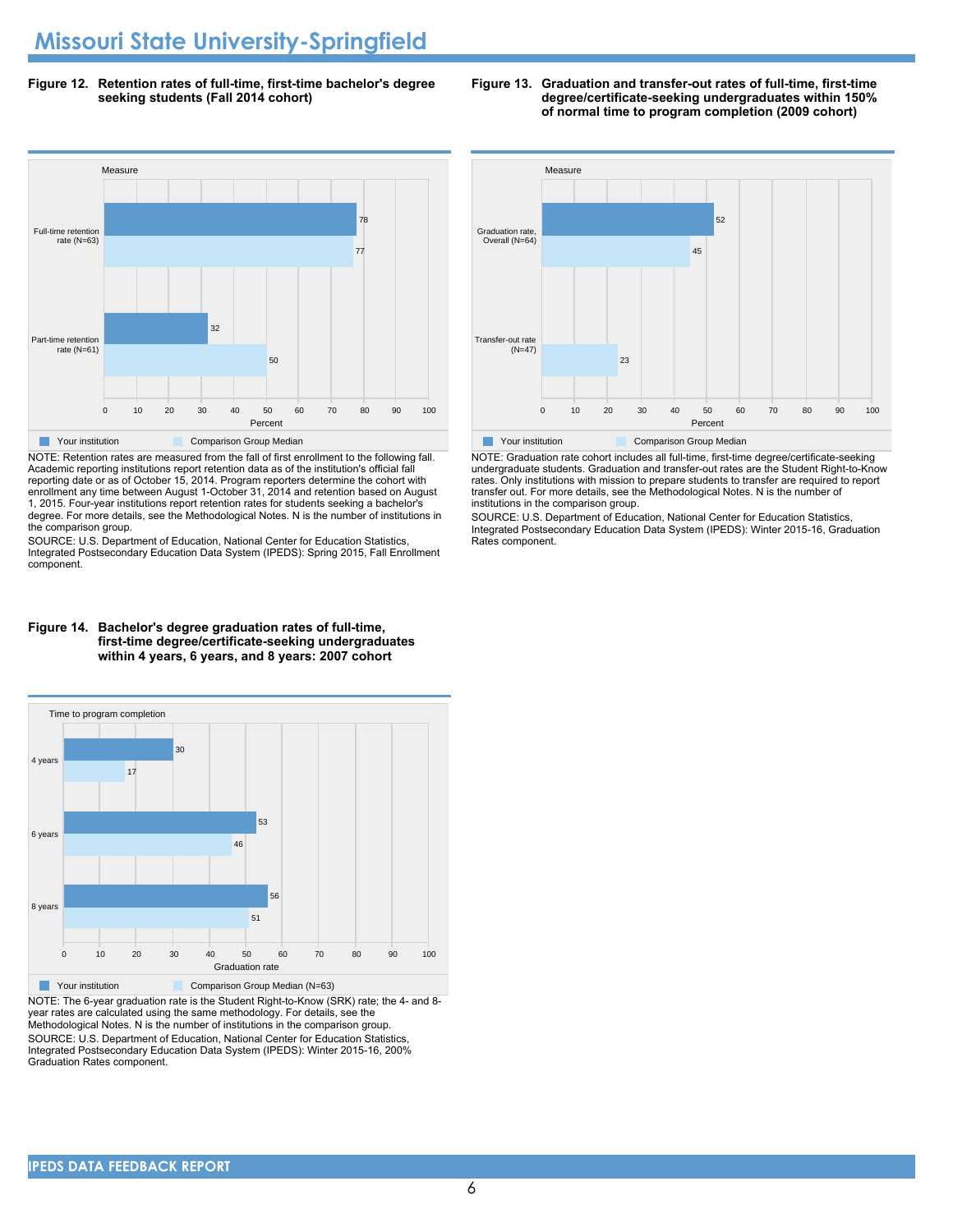#### **Figure 15. Graduation rates of full-time, first-time degree/certificate-seeking undergraduates within 150% of normal time to program completion, by race/ethnicity: 2009 cohort**



NOTE: For more information about disaggregation of data by race and ethnicity, see the Methodological Notes. The graduation rates are the Student Right-to-Know (SRK) rates. Median values for the comparison group will not add to 100%. N is the number of institutions in the comparison group.

SOURCE: U.S. Department of Education, National Center for Education Statistics, Integrated Postsecondary Education Data System (IPEDS): Winter 2015-16, Graduation Rates component.

#### **Figure 16. Percent distribution of core revenues, by source: Fiscal year 2015**



**The Comparison Group Median (N=57)** Comparison Group Median (N=57)

group that report finance data using the same accounting standards as the comparison institution. For a detailed definition of core revenues, see the Methodological Notes. N is the number of institutions in the comparison group.

SOURCE: U.S. Department of Education, National Center for Education Statistics, Integrated Postsecondary Education Data System (IPEDS): Spring 2015, Finance component.

#### **Figure 17. Core expenses per FTE enrollment, by function: Fiscal year 2015**



Your institution Comparison Group Median (N=65)

NOTE: Expenses per full-time equivalent (FTE) enrollment, particularly instruction, may be inflated because finance data includes all core expenses while FTE reflects credit activity only. For details on calculating FTE enrollment and a detailed definition of core expenses, see the Methodological Notes. N is the number of institutions in the comparison group. SOURCE: U.S. Department of Education, National Center for Education Statistics, Integrated Postsecondary Education Data System (IPEDS): Fall 2015, 12-month Enrollment component and Spring 2015, Finance component.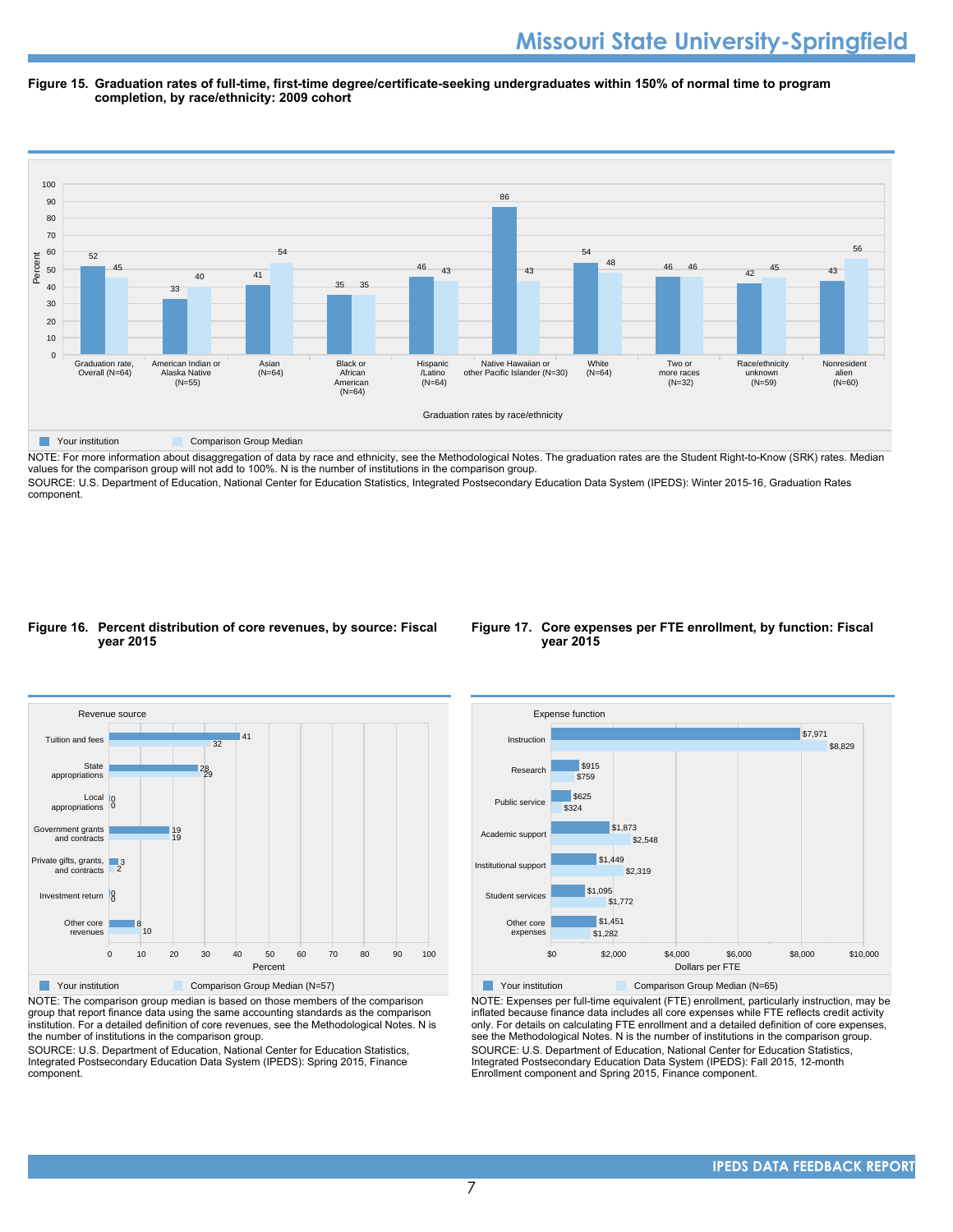# **Missouri State University-Springfield**

**Figure 18. Full-time equivalent staff, by occupational category: Fall 2015**



NOTE: Graduate assistants are not included. For calculation details, see the Methodological Notes. N is the number of institutions in the comparison group. SOURCE: U.S. Department of Education, National Center for Education Statistics, Integrated Postsecondary Education Data System (IPEDS): Spring 2015, Human Resources component.

#### **Figure 19. Average salaries of full-time instructional non-medical staff equated to 9-month contracts, by academic rank: Academic year 2015-16**



NOTE: Average salaries of full-time instructional non-medical staff equated to 9-month contracts was calculated by multiplying the average monthly salary by 9. The average monthly salary was calculated by dividing the total salary outlays by the total number of months covered by staff on 9, 10, 11 and 12-month contracts.

SOURCE: U.S. Department of Education, National Center for Education Statistics, Integrated Postsecondary Education Data System (IPEDS): Spring 2015, Human Resources component.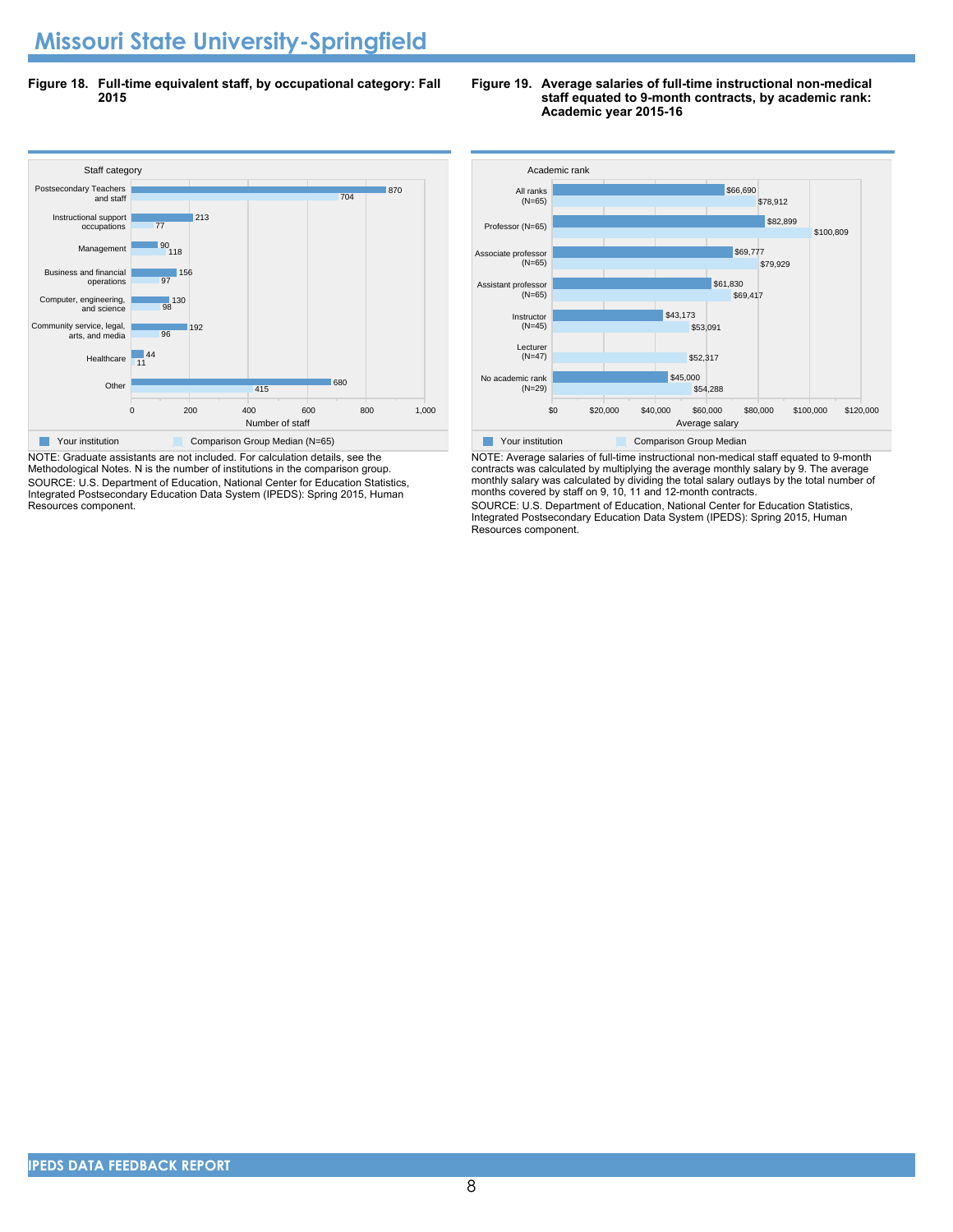# **METHODOLOGICAL NOTES**

#### **Overview**

This report is based on data supplied by institutions to IPEDS during the 2015-16 data collection year. Response rates exceeded 99% for most surveys. Detailed response tables are included in IPEDS First Look reports at [http://nces.ed.gov/pubsearch/getpubcats.asp?sid=010.](http://nces.ed.gov/pubsearch/getpubcats.asp?sid=010)

#### **Use of Median Values for Comparison Group**

The value for the comparison institution is compared to the median value for the comparison group for each statistic included in the figure. If more than one statistic is presented in a figure, the median values are determined separately for each indicator or statistic. Medians are not reported for comparison groups with fewer than three values. Where percentage distributions are presented, median values may not add to 100%. To access all the data used to create the figures included in this report, go to 'Use the Data' portal on the IPEDS website (<http://nces.ed.gov/ipeds>).

#### **Missing Statistics**

If a statistic is not reported for your institution, the omission indicates that the statistic is not relevant to your institution and the data were not collected. Not all notes may be applicable to your report.

#### **Use of Imputed Data**

All IPEDS data are subject to imputation for total (institutional) and partial (item) nonresponse. If necessary, imputed values were used to prepare your report.

#### **Data Confidentiality**

IPEDS data are not collected under a pledge of confidentiality.

#### **Disaggregation of Data by Race/Ethnicity**

When applicable, some statistics are disaggregated by race/ethnicity. Data disaggregated by race/ethnicity have been reported using the 1997 Office of Management and Budget categories. Detailed information about the race/ethnicity categories can be found at <http://nces.ed.gov/ipeds/reic/resource.asp>.

#### **Cohort Determination for Reporting Student Financial Aid and Graduation Rates**

Student cohorts for reporting Student Financial Aid and Graduation Rates data are based on the reporting type of the institution. For institutions that report based on an academic year (those operating on standard academic terms), student counts and cohorts are based on fall term data. Student counts and cohorts for program reporters (those that do not operate on standard academic terms) are based on unduplicated counts of students enrolled during a full 12-month period.

# **DESCRIPTION OF STATISTICS USED IN THE FIGURES**

#### **Admissions (only for non-open-admissions schools)**

#### *Admissions and Test Score Data*

Admissions and test score data are presented only for institutions that do not have an open admission policy, and apply to first-time, degree/certificate-seeking undergraduate students only. Applicants include only those students who fulfilled all requirements for consideration for admission and who were notified of one of the following actions: admission, non-admission, placement on a wait list, or application withdrawn (by applicant or institution). Admitted applicants (admissions) include wait-listed students who were subsequently offered admission. Early decision, early action, and students who began studies during the summer prior to the fall reporting period are included. For customized Data Feedback Reports, test scores are presented only if they are required for admission.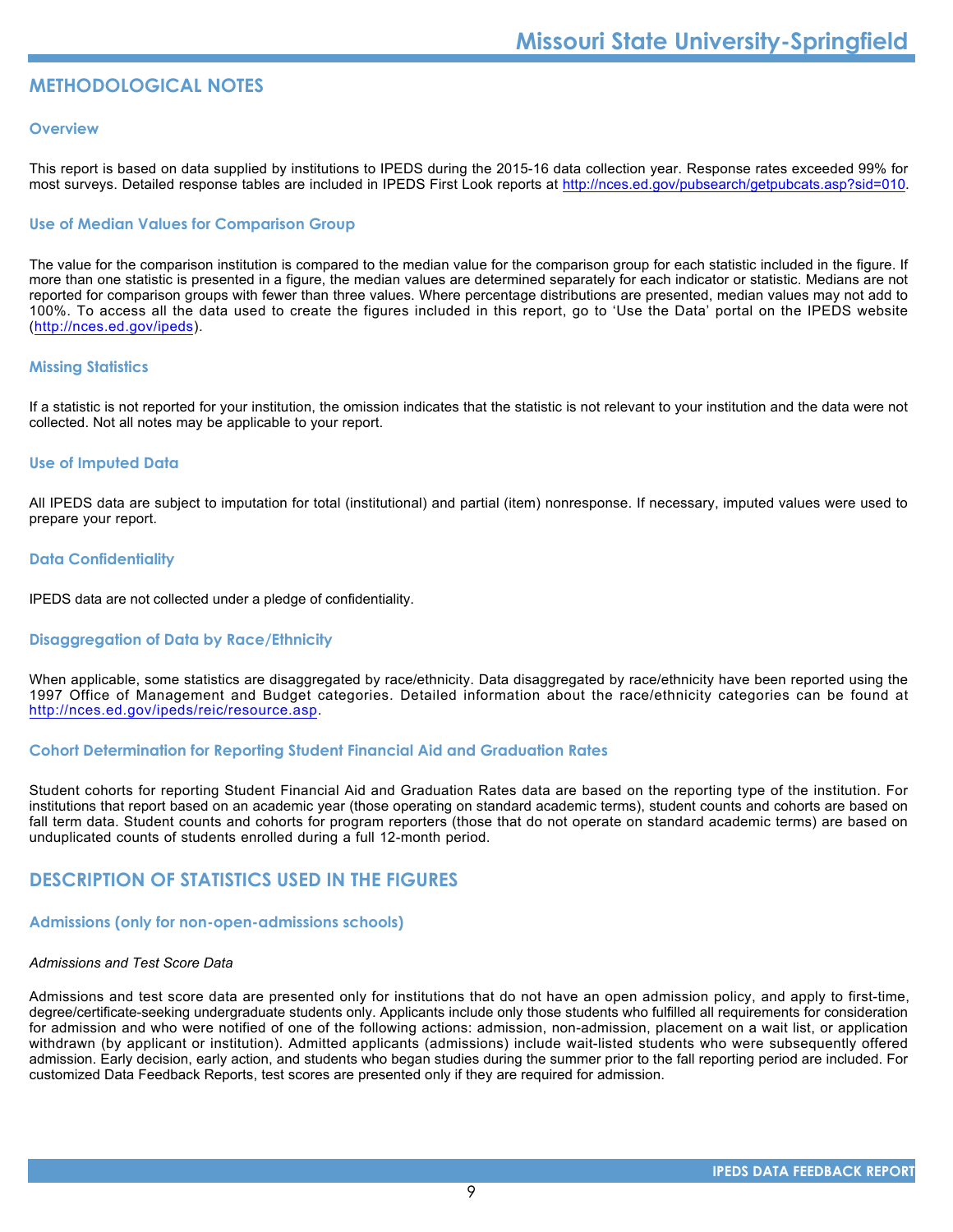### **Student Enrollment**

#### *FTE Enrollment*

The full-time equivalent (FTE) enrollment used in this report is the sum of the institution's FTE undergraduate enrollment and FTE graduate enrollment (as calculated from or reported on the 12-month Enrollment component). Undergraduate and graduate FTE are estimated using 12 -month instructional activity (credit and/or contact hours). See "Calculation of FTE Students (using instructional activity)" in the IPEDS Glossary at <http://nces.ed.gov/ipeds/glossary/>.

#### *Total Entering Undergraduate Students*

Total entering students are students at the undergraduate level, both full- and part-time, new to the institution in the fall term (or the prior summer term who returned in the fall). This includes all first-time undergraduate students, students transferring into the institution at the undergraduate level, and non-degree/certificate-seeking undergraduates entering in the fall. Only degree-granting, academic year reporting institutions provide total entering student data.

#### **Charges and Net Price**

#### *Average Institutional Net Price*

Average net price is calculated for full-time, first-time degree/certificate-seeking undergraduates who were awarded grant or scholarship aid from the federal government, state/local government, or the institution anytime during the full aid year. For public institutions, this includes only students who paid the in-state or in-district tuition rate. Other sources of grant aid are excluded. Average net price is generated by subtracting the average amount of federal, state/local government, and institutional grant and scholarship aid from the total cost of attendance. Total cost of attendance is the sum of published tuition and required fees, books and supplies, and the average room and board and other expenses.

For the purpose of the IPEDS reporting, aid awarded refers to financial aid that was awarded to, and accepted by, a student. This amount may differ from the aid amount that is disbursed to a student.

#### **Retention and Graduation Rates**

#### *Graduation Rates and Transfer-out Rate*

Graduation rates are those developed to satisfy the requirements of the Student Right-to-Know Act and Higher Education Act, as amended, and are defined as the total number of individuals from a given cohort of full-time, first-time degree/certificate-seeking undergraduates who completed a degree or certificate within a given percent of normal time to complete all requirements of the degree or certificate program before the ending status date of August 31, 2014; divided by the total number of students in the cohort of full-time, first-time degree/certificateseeking undergraduates minus any allowable exclusions. Institutions are permitted to exclude from the cohort students who died or were totally and permanently disabled; those who left school to serve in the armed forces or were called up to active duty; those who left to serve with a foreign aid service of the federal government, such as the Peace Corps; and those who left to serve on an official church mission.

Transfer-out rate is the total number of students from the cohort who are known to have transferred out of the reporting institution (without earning a degree/award) and subsequently re-enrolled at another institution within the same time period; divided by the same adjusted cohort (initial cohort minus allowable exclusions) as described above. Only institutions with a mission that includes providing substantial preparation for students to enroll in another eligible institution are required to report transfers out.

#### *Retention Rates*

Retention rates are measures at which students persist in their educational program at an institution, expressed as a percentage. For fouryear institutions, this is the percentage of first-time bachelors (or equivalent) degree-seeking undergraduates from the previous fall who are again enrolled in the current fall. For all other institutions this is the percentage of first-time degree/certificate-seeking students from the previous fall who either re-enrolled or successfully completed their program by the current fall. The full-time retention rate is calculated using the percentage of full-time, first-time degree/certificate-seeking undergraduates, while the part-time rate is calculated using the percentage of part-time, first-time degree/certificate-seeking undergraduates.

#### **Finance**

#### *Core Revenues*

Core revenues for public institutions reporting under GASB standards include tuition and fees; state and local appropriations; government grants and contracts; private gifts, grants, and contracts; sales and services of educational activities; investment income; other operating and